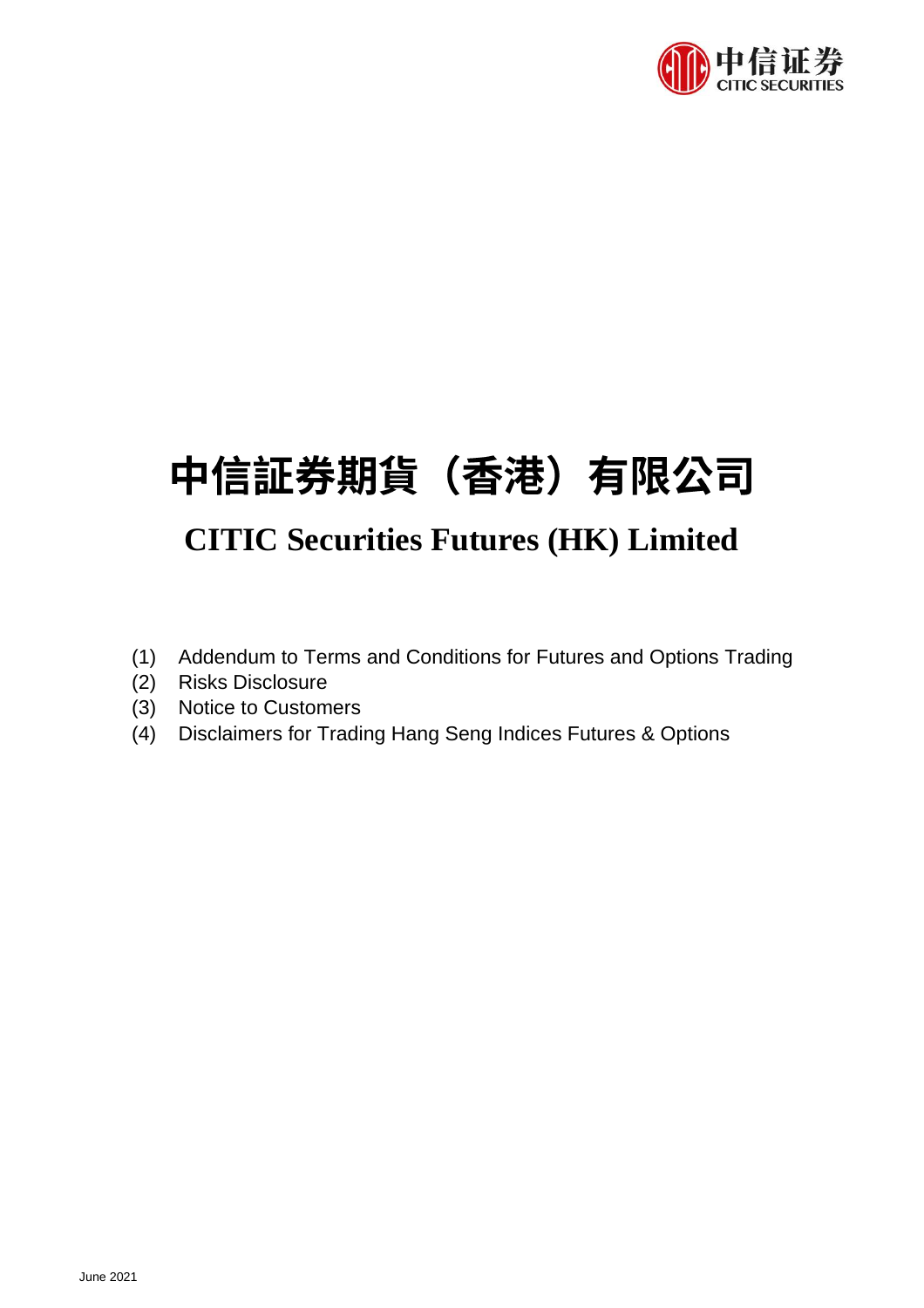

- **(1) Addendum to Terms and Conditions for Futures and Options Trading**
- **(2) Risks Disclosure**
- **(3) Notice to Customers**
- **(4) Disclaimers for Trading Hang Seng Indices Futures & Options**

# **Part 1: Addendum to Terms and Conditions for Futures and Options Trading**

This Addendum supplements and amends the Terms and Conditions for Futures and Options Trading ("**Terms and Conditions**") and the terms defined in the Terms and Conditions have the same meaning in this Addendum. The terms of this Addendum forms part of the Terms and Conditions and are binding on the Customers.

1. The addition of a new sub-clause 4.14 as follows:

"4.14 The Customer irrevocably agrees to accept full responsibility for any and/or all transactions effected by CSFHK on behalf of the Customer and/or upon the Instructions of the Customer, and the Customer irrevocably agrees to be liable to the obligations and liabilities (including but not limited to any Loss incurred) in its entirety arising out of and in connection with the aforesaid transactions."

2. The addition of a new sub-clause 4.15 as follows:

"4.15 The Customer acknowledges and agrees that CSFHK may effect transactions on behalf of the Customer and/or upon the Instructions of the Customer with and/or through any participants of any exchange and/or clearing house, agency and/or any counterparty (collectively, "**Counterparties**"). Regardless of whether the Counterparties treat CSFHK as client, principal, agent or in any other capacity for any and/or all transactions, the Customer agrees that CSFHK is acting as the Customer's agent at all times for any and/or all transactions effected by CSFHK on behalf of the Customer and/or upon the Customer's Instructions through the Counterparties and the Customer is the principal of these transactions at all times unless CSFHK disclosed otherwise to the Customer in the relevant contract note."

3. The addition of a new sub-clause 4.16 as follows:

"4.16 Regardless of whether the Counterparties treat CSFHK as client, principal, agent or in any other capacity for any and/or all transactions, the Customer agrees to fully indemnify and hold harmless each of CSFHK, its Affiliates, agents, officers and employees, on demand, against all claims, demands, actions, liabilities, proceedings against any of them and all Loss (including legal fees on a full indemnity basis) which CSFHK, its Affiliates, agents, officers and/or employees may suffer or incur directly or indirectly in connection with the execution of the Customer's Instruction save and except for those resulting from gross negligence, fraud or willful default (as judicially determined by a court of law) on the part of CSFHK."

4. The addition of a new sub-clause 12.14 as follows:

"12.14 Where the monies in the Customer's Account is not denominated in such currency required to settle the Customer's obligations and/or liabilities (which shall include, but not limited to, any Margin requirements, Variation Adjustments, settlement obligations, payment of fees or expenses in connection with a transaction), the Customer authorizes CSFHK to convert (acting as principal or acting as agent on the Customer's behalf), at any time and without notice, the monies in the Customer's Account into such required currency at such prevailing money market rate of exchange as determined by CSFHK. For the avoidance of doubt, the Customer shall be liable for any losses, cost or expense incurred by the CSFHK, on a full indemnity basis, related to any action taken or the exercise of its rights hereunder. "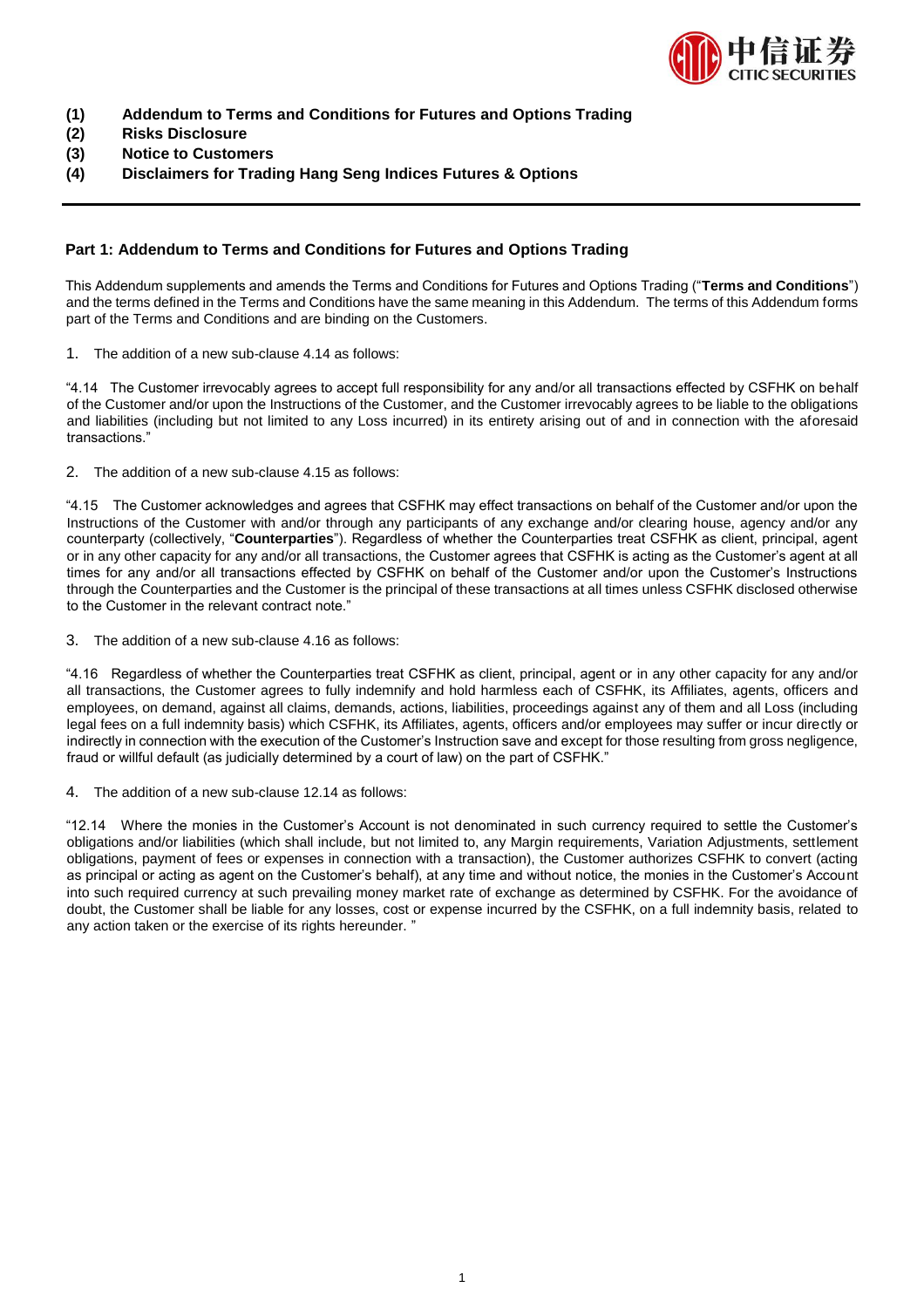

# **Part 2: Risks Disclosure**

This brief statement does not disclose all of the risks and other significant aspects of trading in Futures and Options. In light of the risks, the Customer should undertake such transactions only if he understands the nature of the contracts (and contractual relationships) into which he is entering and the extent of his exposure to risk. Trading in Futures and Options is not suitable for many members of the public. The Customer should carefully consider whether trading is appropriate for him in light of his experience, objectives, financial resources and other relevant circumstances.

## **Risk of Trading Futures and Options**

The risk of loss in trading Futures Contracts or Options is substantial. In some circumstances, you may sustain losses in excess of your initial margin funds. Placing contingent orders, such as "stop-loss" or "stop-limit" orders, will not necessarily avoid loss. Market conditions may make it impossible to execute such orders. You may be called upon at short notice to deposit additional margin funds. If the required funds are not provided within the prescribed time, your position may be liquidated. You will remain liable for any resulting deficit in your account. You should therefore study and understand Futures Contracts and Options before you trade and carefully consider whether such trading is suitable in the light of your own financial position and investment objectives. If you trade Options you should inform yourself of exercise and expiration procedures and your rights and obligations upon exercise or expiry.

#### **Risk of Margin Trading**

The risk of loss in financing a transaction by deposit of collateral is significant. You may sustain losses in excess of your cash and any other assets deposited as collateral with CSFHK.

Market conditions may make it impossible to execute contingent orders, such as "stop-loss" or "stop-limit" orders. You may be called upon at short notice to make additional margin deposits or interest payments. If the required margin deposits or interest payments are not made within the prescribed time, your collateral may be liquidated without your consent. Moreover, you will remain liable for any resulting deficit in your account and interest charged on your account. You should therefore carefully consider whether such a financing arrangement is suitable in light of your own financial position and investment objectives.

## **Risk of Customer's Assets Received or Held outside Hong Kong**

The Customer's assets received or held by CSFHK outside Hong Kong are subject to the applicable laws and regulations of the relevant overseas jurisdiction which may be different from the Ordinance and the rules made thereunder. Consequently, such client assets may not enjoy the same protection as that conferred on client assets received or held in Hong Kong.

#### **Risk of providing an Authority to Hold Mail or to Direct Mail to Third Parties**

If you provide CSFHK with an authority to hold mail or to direct mail to third parties, it is important for you to promptly collect in person all contract notes and statements of your account and review them in detail to ensure that any anomalies or mistakes can be detected in a timely fashion.

## **Futures**

#### Effect of 'Leverage' or 'Gearing'

Transactions in Futures carry a high degree of risk. The amount of initial margin is small relative to the value of the Futures Contract so that transactions are 'leveraged' or 'geared'. A relatively small market movement will have a proportionately larger impact on the funds you have deposited or will have to deposit: this may work against you as well as for you. You may sustain a total loss of initial margin funds and any additional funds deposited with CSFHK to maintain your position. If the market moves against your position or margin levels are increased, you may be called upon to pay substantial additional funds on short notice to maintain your position. If you fail to comply with a request for additional funds within the time prescribed, your position may be liquidated at a loss and you will be liable for any resulting deficit.

#### Risk-reducing orders or strategies

The placing of certain orders (e.g. "stop-loss" orders, or "stop-limit" orders), which are intended to limit losses to certain amounts, may not be effective because market conditions may make it impossible to execute such orders. Strategies using combinations of positions, such as 'spread' and 'straddle' positions may be as risky as taking simple 'long' or 'short' positions.

## **Options**

#### Variable degrees of risk

Transactions in Options carry a high degree of risk. Purchasers and sellers of Options should familiarize themselves with the type of Options (i.e. put or call) which they contemplate trading and the associated risks. You should calculate the extent to which the value of the Options must increase for your position to become profitable, taking into account the premium and all transaction costs.

The purchaser of Options may offset or exercise the Options or allow the Options to expire. The exercise of an Option results either in a cash settlement or in the purchaser acquiring or delivering the underlying interest. If the Options is on a Futures Contract, the purchaser will acquire a Futures position with associated liabilities for margin (see the section on Futures above). If the purchased Options expire worthless, you will suffer a total loss of your investment which will consist of the Option premium plus transaction costs. If you are contemplating purchasing deep-out-of-the-money Options, you should be aware that the chance of such Options becoming profitable ordinarily is remote.

Selling ('writing' or 'granting') Options generally entails considerably greater risk than purchasing Options. Although the premium received by the seller is fixed, the seller may sustain a loss well in excess of that amount. The seller will be liable for additional margin to maintain the position if the market moves unfavorably against him. The seller will also be exposed to the risk of the purchaser exercising the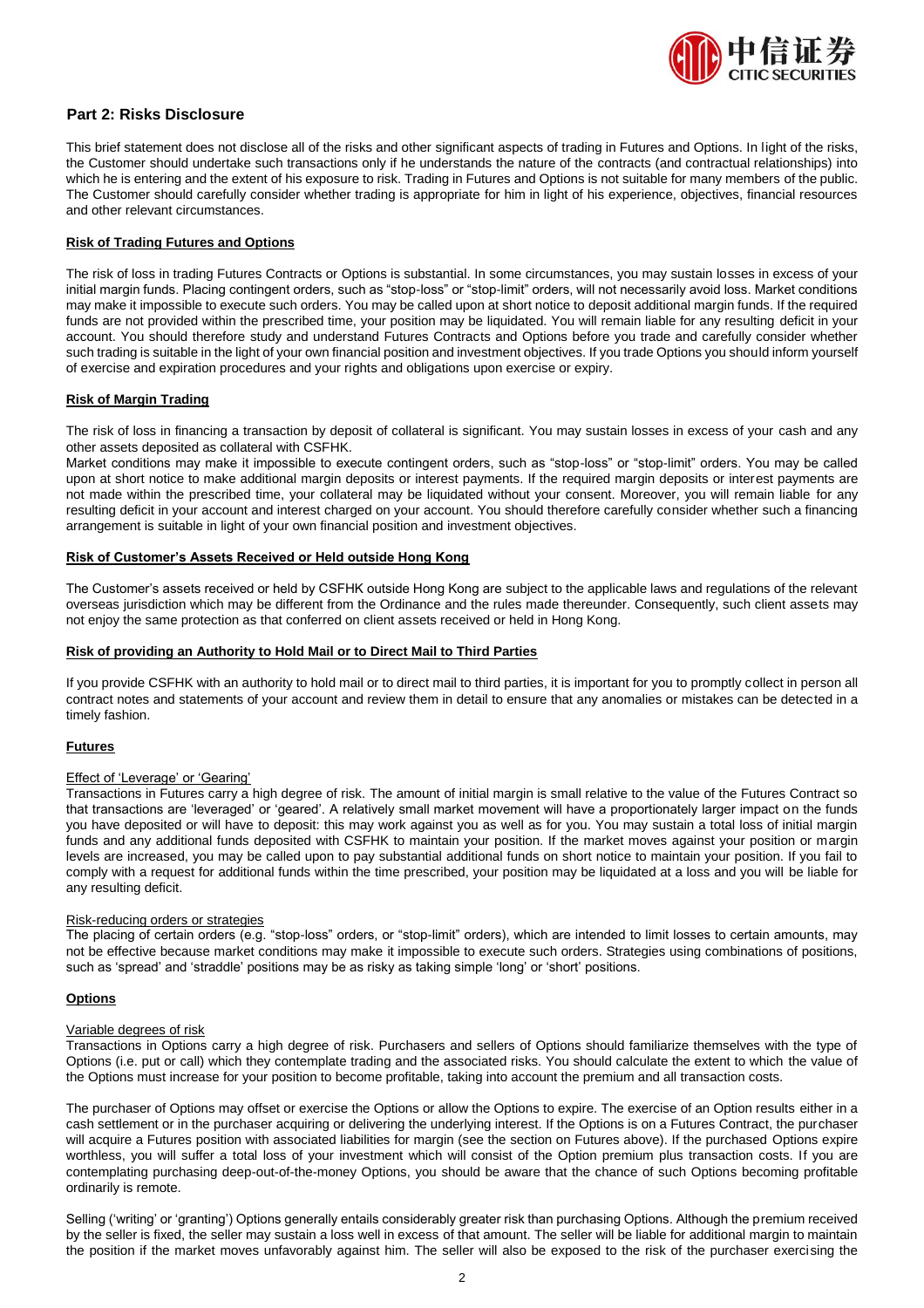

Options and the seller will be obligated to either settle the Options in cash or to acquire or deliver the underlying interest. If the Option is on a Futures Contract, the seller will acquire a position in a Futures Contract with associated liabilities for margin (see the section on Futures above). If the Option is 'covered' by the seller holding a corresponding position in the underlying interest or a Futures Contract or another Option, the risk may be reduced. If the Option is not covered, the risk of loss can be unlimited.

Certain exchanges in some jurisdictions permit deferred payment of the Option premium, exposing the purchaser to liability for margin payments not exceeding the amount of the premium. The purchaser is still subject to the risk of losing the premium and transaction costs. When the Option is exercised or expires, the purchaser is responsible for any unpaid premium outstanding at that time.

## **Additional Risks Common to Futures and Options**

#### Terms and conditions of contracts

You should ask CSFHK about the terms and conditions of the specific Futures or Options which you are trading and associated obligations (e.g. the circumstances under which you may become obliged to make or take delivery of the underlying interest of a Futures Contract and, in respect of Options, expiration dates and restrictions on the time for exercise). Under certain circumstances the specifications of outstanding contracts (including the exercise price of an Option) may be modified by the exchange or clearing house to reflect changes in the underlying interest.

#### Suspension or restriction of trading and pricing relationships

Market conditions (e.g. illiquidity) and/or the operation of the rules of certain markets (e.g. the suspension of trading in any contract or contract month because of price limits or 'circuit breakers') may increase the risk of loss by making it difficult or impossible to effect transactions or liquidate/offset positions. If you have sold Options, this may increase the risk of loss.

Further, normal pricing relationships between the underlying interest and the Futures, and the underlying interest and the Option may not exist. This can occur when, for example, the Futures Contract underlying the Option is subject to price limits while the Option is not. The absence of an underlying reference price may make it difficult to judge 'fair' value.

#### Deposited cash and property

You should familiarize yourself with the protections given to money or other property you deposit for domestic and foreign transactions, particularly in the event of a firm insolvency or bankruptcy. The extent to which you may recover your money or property may be governed by specific legislation or local rules. In some jurisdictions, property which had been specifically identifiable as your own will be pro-rated in the same manner as cash for purposes of distribution in the event of a shortfall.

## Commission and other charges

Before you begin to trade, you should obtain a clear explanation of all commission, fees and other charges for which you will be liable. These charges will affect your net profit (if any) or increase your loss.

#### Transactions in other jurisdictions

Transactions on markets in other jurisdictions, including markets formally linked to a domestic market, may expose you to additional risk. Such markets may be subject to regulation which may offer different or diminished investor protection. Before you trade, you should enquire about any rules relevant to your particular transactions. Your local regulatory authority will be unable to compel the enforcement of the rules of regulatory authorities or markets in other jurisdictions where your transactions have been effected. You should ask CSFHK for details about the types of redress available in both your home jurisdiction and other relevant jurisdictions before you start to trade.

#### Currency risks

The profit or loss in transactions in foreign currency-denominated contracts (whether they are traded in your own or another jurisdiction) will be affected by fluctuations in currency rates where there is a need to convert from the currency denomination of the contract to another currency.

#### Trading facilities

Electronic trading facilities are supported by computer-based component systems for the order-routing, execution, matching, registration or clearing of trades. As with all facilities and systems, they are vulnerable to temporary disruption or failure. Your ability to recover certain losses may be subject to limits on liability imposed by the system provider, the market, the exchange, the clearing house and/or participant firms. Such limits may vary: you should ask CSFHK for details in this respect.

#### Electronic trading

Trading on an electronic trading system may differ not only from trading in an open-outcry market but also from trading on other electronic trading systems. If you undertake transactions on an electronic trading system, you will be exposed to risks associated with the system including the failure of hardware and software. The result of any system failure may be that your order is either not executed according to your instructions or is not executed at all.

#### Off-exchange transactions

In some jurisdictions, and only then in restricted circumstances, firms are permitted to effect off-exchange transactions. CSFHK may be acting as your counterparty to the transaction. It may be difficult or impossible to liquidate an existing position, to assess the value, to determine a fair price or to assess the exposure to risk. For these reasons, these transactions may involve increased risks. Off-exchange transactions may be less regulated or subject to a separate regulatory regime. Before you undertake such transactions, you should familiarize yourself with applicable rules and attendant risks.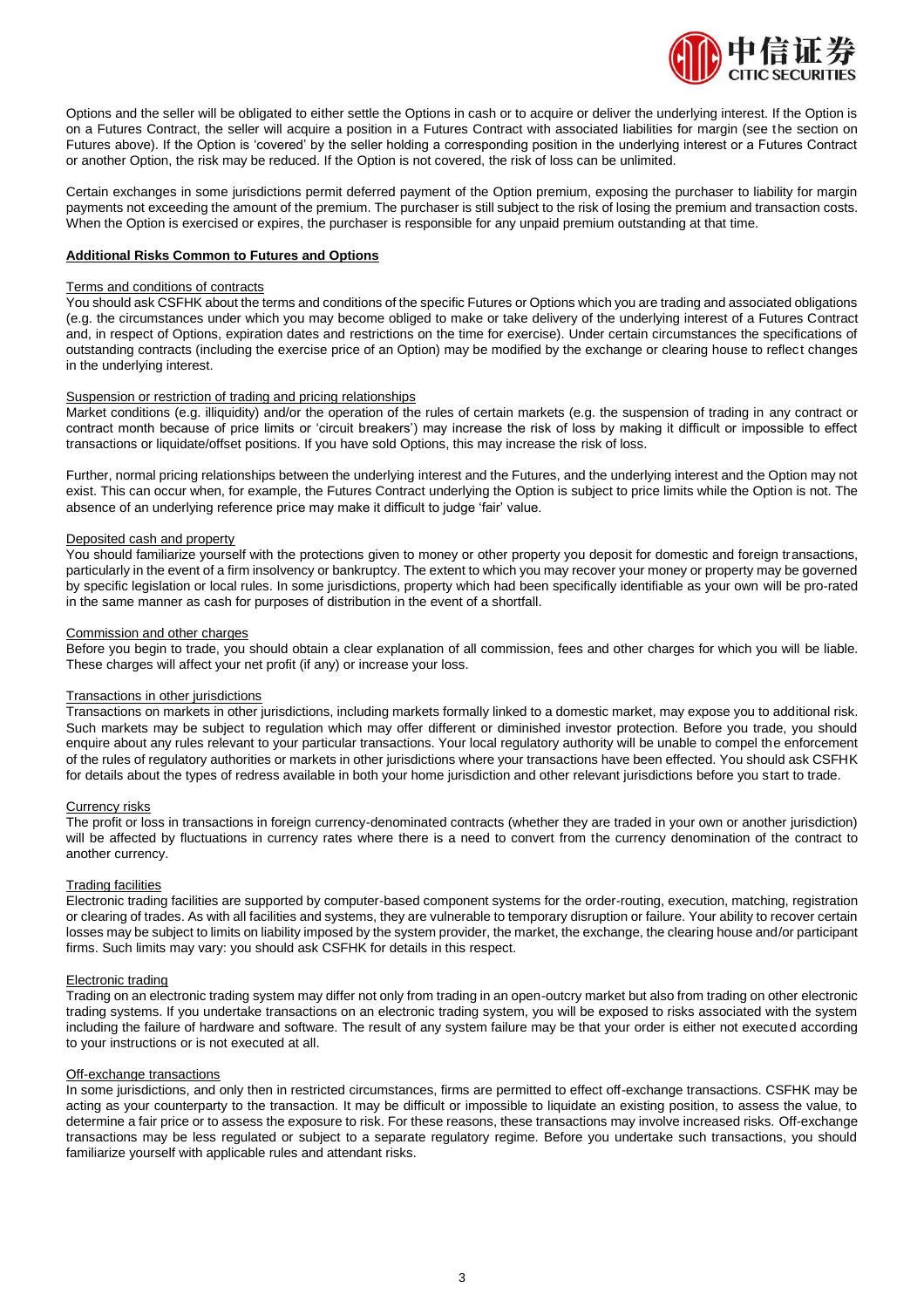

# **Part 3: Notice to Customers**

# **Requirements for Customers to Open an Account**

- 1. Customers shall use authentic and legal identities to open an account.<br>2. Customers shall quarantee that the source of fund is legal and in comp
- 2. Customers shall guarantee that the source of fund is legal and in compliance with laws and regulations of all applicable jurisdictions and that Customer's identity card, passport, entry permit or other relevant information are genuine, legal and valid.

# **Information for Customers**

# **1. Knowledge on risks of Futures and Options trading**

Customers shall be aware that Futures and Options trading are risky and ensure that they have already studied carefully and understood the risk management rules concerning Futures and Options trading. Before opening an account, Customers shall make an objective assessment of their risk-taking level from a financial and psychological perspective, and read carefully the Terms and Conditions and the Circular relating to the Personal Data (Privacy) Ordinance of Hong Kong.

# **2. Knowledge on the rules for Futures and/or Options Trading**

Customers shall have clear understanding of the laws, regulations and trading rules for Futures and Options trading. Trading rules for Futures and Options of the relevant Exchanges are published on their respective websites. Customers shall strictly adhere to such rules in the course of trading.

# **3. Knowledge on Customer's civil liabilities arising out of the acts of their agent**

The Customer's agent is authorized by the Customer to perform civil acts on its behalf, and the agent is accountable to the Customer. Civil acts performed by an agent in the Customer's name within the scope of the agency shall be regarded as being performed by the Customer himself. The Customer shall bear all liabilities arising out of the acts of the agent under agency.

# **4. Knowledge on the use and management of password**

Customers will be provided with an account number and the corresponding initial transaction password and initial transfer password. Being provided with an account number shall be deemed as having the corresponding password at the same time. Customers shall change the password before depositing any fund for the first time. In any event, Customers shall be deemed to have changed the password after they deposited fund for the first time.

Customers shall avoid using any data on their identity documents as a password and shall have the obligations to properly and securely keep the transaction password and the transfer password. Customers shall bear the entire liabilities arising out of the failure in keeping the passwords properly and securely.

# **5. Knowledge on notifiable events and enquiry channels**

From time to time, CSFHK will notify the Customer of, including, but not limited to, amendments of trading rules, change of the CSFHK's margin requirements, transaction fee and other trading and settlement information, customer transaction settlement report, notice of margin call, notice of forced liquidation, and notice on the change of the CSFHK's trading system, quote system and websites. CSFHK will inform the Customers of notifiable events that are not related to Customers' private transactions through different channels including the website of CITIC Securities International Company Limited and the Customers' online trading terminal. Private reports and /or notifications, such as the customer transaction and settlement report, notice of margin call, notice of forced liquidation and notice on individual change of margin, will be sent to the Customers separately through e-mail address that having been provided by the Customers to CSFHK or having been provided by CSFHK to the Customers. CSFHK's dissemination of notifications through any of the above channels will be regarded as having fully discharged its obligations of notification owed to the Customers.

# **6. Knowledge on risk management rules/measures**

If the Customers conduct Futures and/or Options trading through CSFHK, the Customers will be deemed to have agreed that CSFHK shall have the right to conduct any risk management measures. So far as not contravening any laws and/or regulations relating to the respective Futures and/or Options trading, CSFHK shall have the right as agreed by the Customer to take any risk management measures. Customers shall bear the entire liabilities, losses and expenses incurred or caused by any risk management measures taken by CSFHK within the scope as agreed.

# **7. Knowledge on the characteristics of London Metal Exchange(LME)**

As stipulated under the LME settlement rules of futures contract, earnings accrued before the maturity of a futures contract could be used as trading margin, but cannot be realized before the maturity date. Contract liquidation will be conducted via the way of carrying between contracts. The rate of the carried futures contracts cannot be ascertained by simple calculation and shall be determined by reference to the quotes of the participants in question. A one-side trading fee will be charged for the transaction of carrying, and carrying within 14 days will be free of trading fee.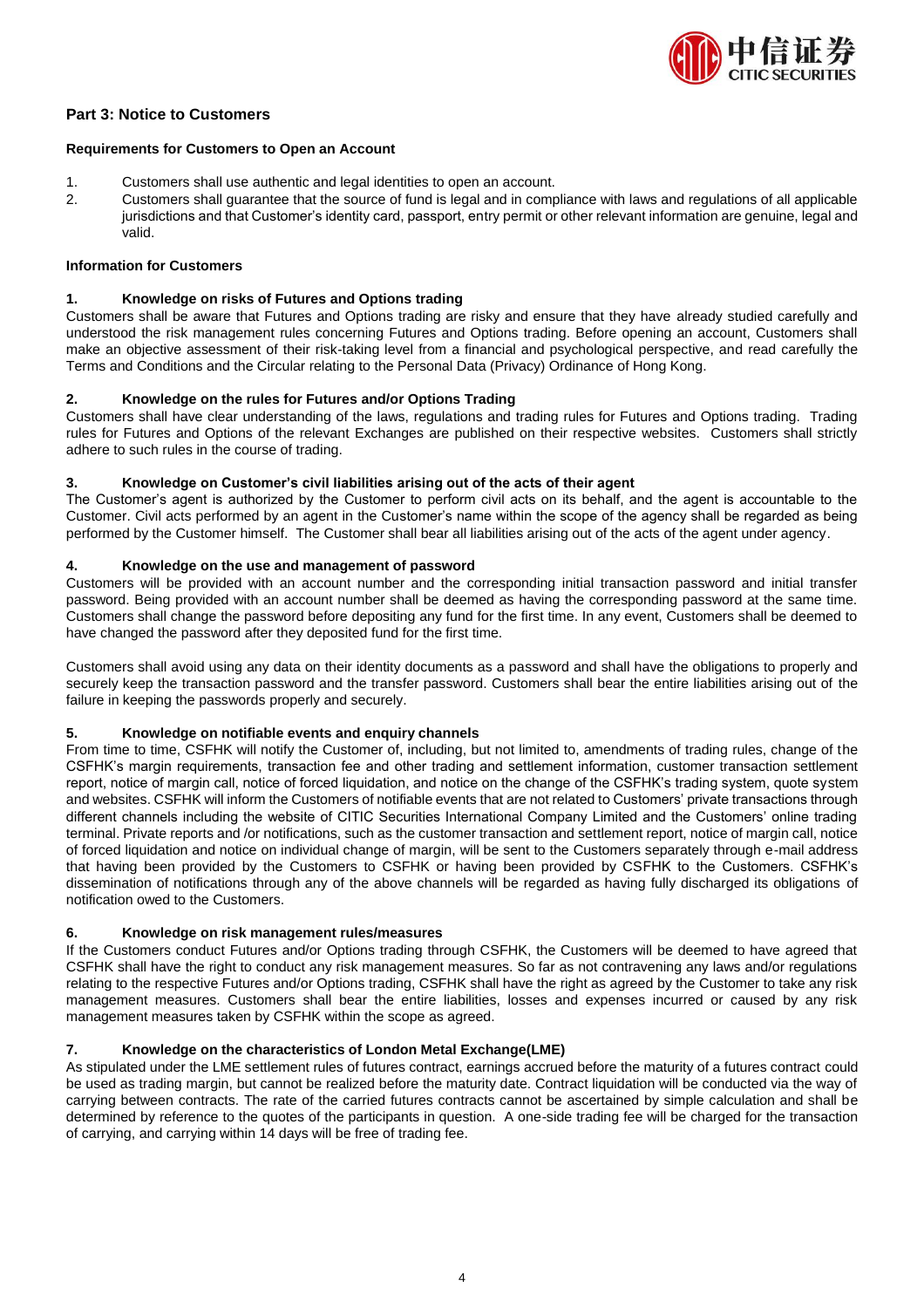

# **Part 4: Disclaimers for Trading Hang Seng Indices Futures & Options**

The following disclaimers are furnished to you, the Customer, pursuant to Regulation (020) of the Regulations for Trading Stock Index Futures and Regulation (024) of the Regulations for Trading Stock Index Options and you, the Customer, are requested to note the contents of the same.

# **1. HANG SENG INDICES FUTURES DISCLAIMER**

HSI Services Limited ("HSI") currently publishes, compiles and computes a number of stock indices and may publish, compile and compute such additional stock indices at the request of

Hang Seng Data Services Limited ("HSDS") from time to time (collectively, the "Hang Seng Indices"). The marks, names and processes of compilation and computation of the respective Hang Seng Indices are the exclusive property of and proprietary to HSDS. HSI has granted to the Hong Kong Futures Exchange Limited (the "Exchange") by way of licence the use of the

Hang Seng Index and the four Sub-indices of the Hang Seng Index, the Hang Seng China-Affiliated Corporations Index and the Hang Seng China Enterprises Index solely for the purposes of and in connection with the creation, marketing and trading of futures contracts based on such indices respectively and may from time to time grant to the Exchange corresponding use of any other Hang Seng Indices for the purposes of and in connection with futures contracts based on such other Hang Seng Indices (collectively, "Futures Contracts"). The process and basis of compilation and computation of any of the Hang Seng Indices and any of the related formula or formulae, constituent stocks and factors may at any time be changed or altered by HSI without notice and the Exchange may at any time require that trading in and settlement of such of the Futures Contracts as the Exchange may designate be conducted by reference to an alternative index or alternative indices to be calculated. Neither the Exchange nor HSDS nor HIS warrants or represents or guarantees to any participant of the Exchange or any third party the accuracy or completeness of the Hang Seng Indices or any of them and the compilation and computation thereof or any information related thereto and no such warranty or representation or guarantee of any kind whatsoever relating to the Hang Seng Indices or any of them is given or may be implied. Further, no responsibility or liability whatsoever is accepted by the Exchange, HSDS or HSI in respect of the use of the Hang Seng Indices or any of them for the purposes of and in connection with the Futures Contracts or any of them and/or dealings therein, or for any inaccuracies, omissions, mistakes, errors, delays, interruptions, suspension, changes or failures (including but not limited to those resulting from negligence) of HSI in the compilation and computation of the Hang Seng Indices or any of them or for any economic or other losses which may be directly or indirectly sustained as a result thereof by any participant of the Exchange or any third party dealing with the Futures Contracts or any of them. No claims, actions or legal proceedings may be brought by any participant of the Exchange or any third party against the Exchange and/or HSDS and/or HSI in connection with or arising out of matters referred to in this disclaimer. Any participant of the Exchange or any third party deals in the Futures Contracts or any of them in full knowledge of this disclaimer and can place no reliance whatsoever on the Exchange, HSDS and/or HSI.

# **2. HANG SENG INDICES OPTIONS DISCLAIMER**

HSI Services Limited ("HSI") currently publishes, compiles and computes a number of stock indices and may publish, compile and compute such additional stock indices at the request of

Hang Seng Data Services Limited ("HSDS") from time to time (collectively, the "Hang Seng Indices"). The marks, names and processes of compilation and computation of the respective Hang Seng Indices are the exclusive property of and proprietary to HSDS. HSI has granted to the Hong Kong Futures Exchange Limited (the "Exchange") by way of licence the use of the

Hang Seng Index and the four Sub-indices of the Hang Seng Index, the Hang Seng China-Affiliated Corporations Index and the Hang Seng China Enterprises Index solely for the purposes of and in connection with the creation, marketing and trading of option contracts based on such indices respectively and may from time to time grant to the Exchange corresponding use of any other Hang Seng Indices for the purposes of and in connection with option contracts based on such other Hang Seng Indices (collectively, "Option Contracts"). The process and basis of compilation and computation of any of the Hang Seng Indices and any of the related formula or formulae, constituent stocks and factors may at any time be changed or altered by HSI without notice and the Exchange may at any time require that trading in and settlement of such of the Option Contracts as the Exchange may designate be conducted by reference to an alternative index or alternative indices to be calculated. Neither the Exchange nor HSDS nor HSI warrants or represents or guarantees to any participant of the Exchange or any third party the accuracy or completeness of the Hang Seng Indices or any of them and the compilation and computation thereof or any information related thereto and no such warranty or representation or guarantee of any kind whatsoever relating to the Hang Seng Indices or any of them is given or may be implied. Further, no responsibility or liability whatsoever is accepted by the Exchange, HSDS or HSI in respect of the use of the Hang Seng Indices or any of them for the purposes of and in connection with the Option Contracts or any of them and/or dealings therein, or for any inaccuracies, omissions, mistakes, errors, delays, interruptions, suspension, changes or failures (including but not limited to those resulting from negligence) of HSI in the compilation and computation of the Hang Seng Indices or any of them or for any economic or other losses which may be directly or indirectly sustained as a result thereof by any participant of the Exchange or any third party dealing with the Option Contracts or any of them. No claims, actions or legal proceedings may be brought by any participant of the Exchange or any third party against the Exchange and/or HSDS and/or HSI in connection with or arising out of matters referred to in this disclaimer. Any participant of the Exchange or any third party deals in the Option Contracts or any of them in full knowledge of this disclaimer and can place no reliance whatsoever on the Exchange, HSDS and/or HSI.

# **3. HK EXCHANGE DISCLAIMER**

Stock indices and other proprietary products upon which contracts traded on Hong Kong Futures Exchange Limited (the "Exchange") may be based may from time to time be developed by the Exchange. The HKFE Taiwan Index is the first of such stock indices developed by the Exchange. The HKFE Taiwan Index and such other indices or proprietary products as may from time to time be developed by the Exchange (the "Exchange Indices" are the property of the Exchange. The process of compilation and computation of each of the Exchange Indices is and will be the exclusive property of and proprietary to the Exchange. The process and basis of compilation and computation of the Exchange Indices may at any time be changed or altered by the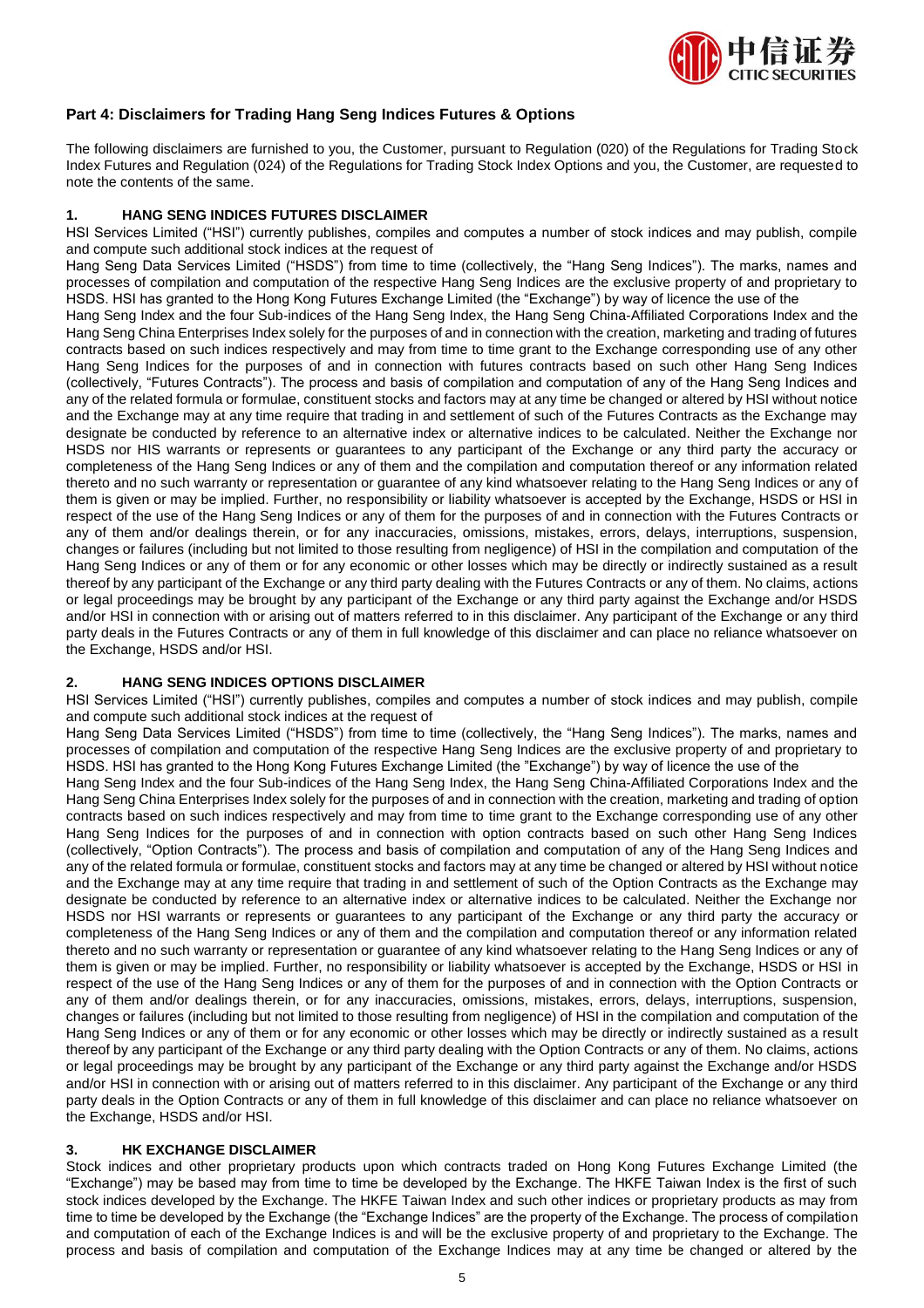

Exchange without notice and the Exchange may at any time require that trading in and settlement of such futures or options contracts based on any of the Exchange Indices as the Exchange may designate be conducted by reference to an alternative index to be calculated. The Exchange does not warrant or represent or guarantee to any participant of the Exchange or any third party the accuracy or completeness of any of the Exchange Indices or their compilation and computation or any information related thereto and no such warranty or representation or guarantee of any kind whatsoever relating to any of the Exchange Indices is given or may be implied. Further, no responsibility or liability whatsoever is accepted by the Exchange in respect of the use of any of the Exchange Indices or for any inaccuracies, omissions, mistakes, errors, delays, interruptions, suspensions, changes or failures (including but not limited to those resulting from negligence) of the Exchange or any other person or persons appointed by the Exchange to compile and compute any of the Exchange Indices in the compilation and computation of any of the Exchange Indices or for any economic or other losses which may be directly or indirectly sustained as a result thereof by any participant of the Exchange or any third party dealing with futures or options contracts based on any of the Exchange Indices. No claims, actions or legal proceedings may be brought by any participant of the Exchange or any third party against the Exchange in connection with or arising out of matters referred to in this disclaimer. Any participant of the Exchange or any third party engages in transactions in futures and options contracts based on any of the Exchange Indices in full knowledge of this disclaimer and can place no reliance on the Exchange in respect of such transactions.

# **Customer's Declaration**

I/We are the undersigned person(s)/firm(s) and hereby confirm receipt of (1) Addendum to Terms and Conditions for Futures and Options Trading, (2) Risk Disclosure, (3) Notice to Customers and (4) Disclaimers for Trading Hang Seng Indices Futures & Options in the language I/we selected. I/We have read and fully understand the aforesaid documents, asked questions and sought independent advice (if I/we consider necessary).

| Name:           |  |
|-----------------|--|
| Signaure:       |  |
| Date:           |  |
| Account Number: |  |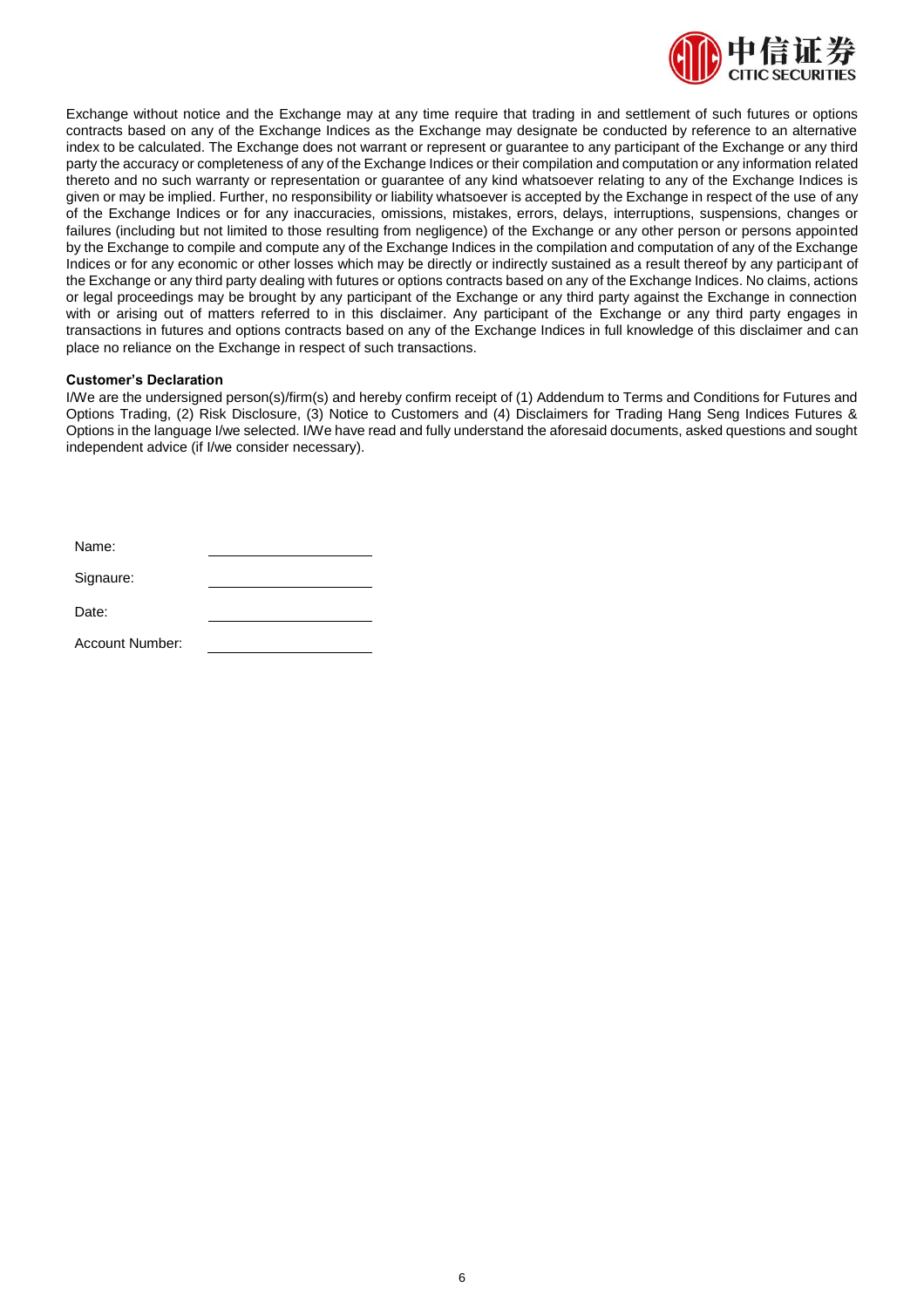

# 中信証券期貨 (香港) 有限公司 **CITIC Securities Futures (HK) Limited**

- **(1)** 期貨及期權買賣條款之附錄
- 風險披露聲明 **(2)**
- **(3)**
- 恒生指數期貨及期權買賣條款之免責聲明 **(4)**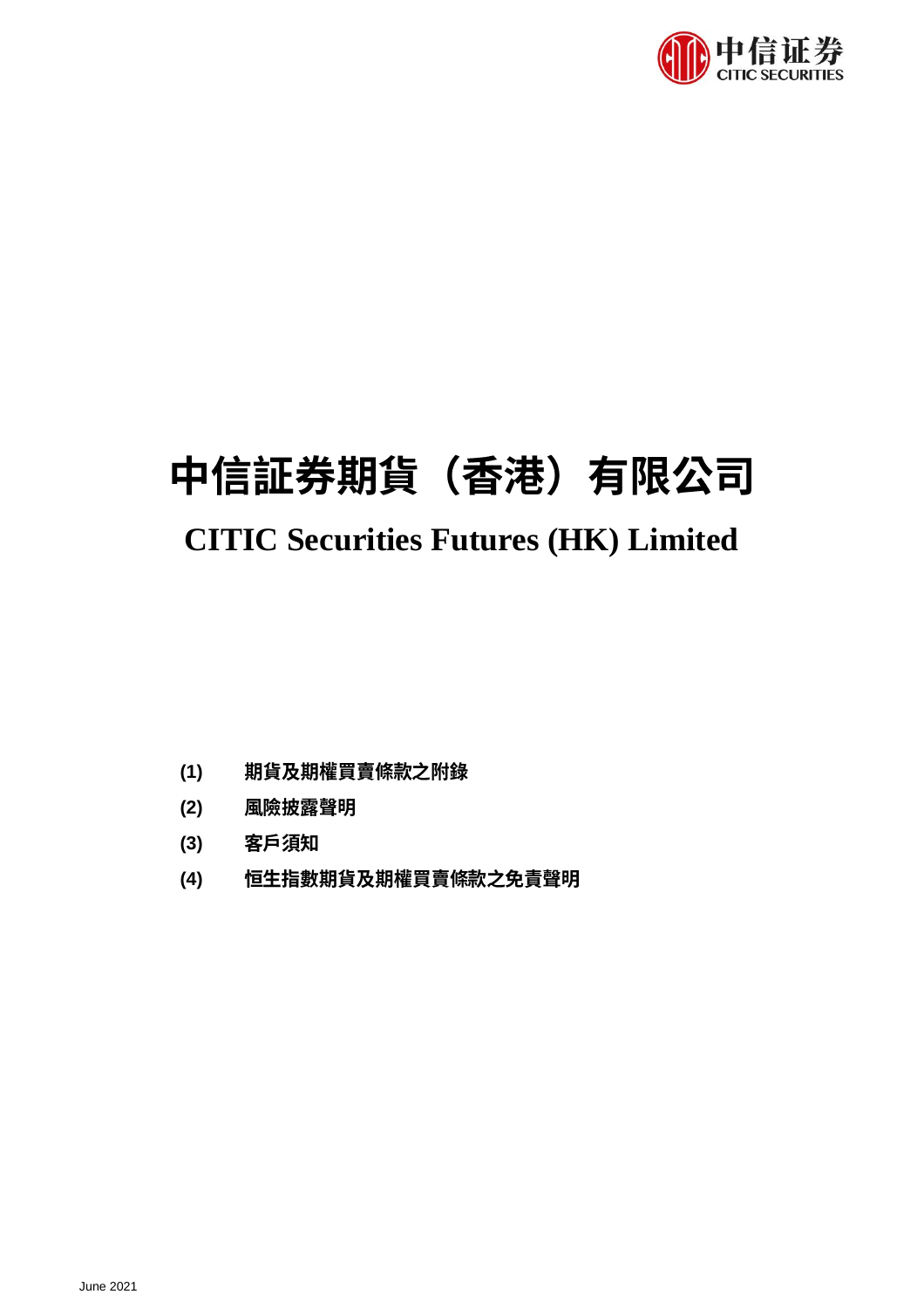

# (1) 期貨及期權買賣條款之附錄

- (2) 風險披露聲明
- (3) 客戶須知

#### (4) 恒生指數期貨及期權買賣條款之免責聲明

# 第一部份:及期權買賣條款之附錄

本附錄是對期貨及期權買賣條款(「**條款**」)之補充和修訂。本附錄中的辭彙具有條款所賦予之含義。本附錄的條款屬於條款的一部份,並對客 戶具約束力。

1. 加入下列條文為第 4.14 條款

「4.14 客戶不可撤銷地同意承擔中信証券期貨香港代表客戶所進行的及/或按客戶指示所進行的任何及/或全部交易的所有責任。客 戶不可撤銷地同意承擔一切因上述交易而產生或與上述交易相關的義務及責任(包括但不限於任何損失)。」

2. 加入下列條文為第 4.15 條款

「4.15 客戶知悉及同意中信証券期貨香港可代表客戶及/或按客戶指示透過及/或與任何交易所及/或結算所的參與者、機構及/或任 何交易對手進行交易(以下統稱「交易對手」)。無論交易對手視中信証券期貨香港為客戶、主事人、代理人或任何其他身份,客戶同意 中信証券期貨香港在任何及/或全部透過交易對手代表客戶進行及/ 或按客戶指示進行的交易中的身份於任何時候均為客戶的代理人, 除非中信証券期貨香港於相關的成交單據中另有披露,否則于任何時候客戶本人才是該等交易的主事人。」

3. 加入下列條文為第 4.16 條款

「4.16 無論交易對手視中信証券期貨香港為客戶、主事人、代理人或任何其他身份,就所有針對中信証券期貨香港、其聯屬人、代 理人、高級職員及/或雇員的任何一人直接或間接因執行客戶指示而作出的所有申索、要求、訴訟、責任及進行的法律程式, 客戶同意 立即按要求全數彌償及承擔任何中信証券期貨香港、其聯屬人、代理人、高級職員及雇員因而蒙受或招致的一切損失(包括彌償全數法 律費用),惟事件涉及中信証券期貨香港經由法院按司法程式裁決為嚴重疏忽、欺詐或蓄意過失則屬例外。」

4. 加入下列條文為第 12.14 條款

「12.14 若客戶戶口結存款項的幣種並不是清算其義務及/或責任(包括但不限於任何保證金要求、變價調整、清算責任、繳付交易費用 或開支)所需的幣種,客戶授權中信証券期貨香港,在任何時間無需事先通知,以主事人或代理人身份代表客戶,以當時外匯市場兌換 率兌換客戶戶口內的結存款項為所需的幣種,而該兌換率將由中信証券期貨香港決定。為免存疑,客戶需全數彌償及負責中信証券期貨 香港就一切因行使以上權力或執行相關行動而招致之任何損失。」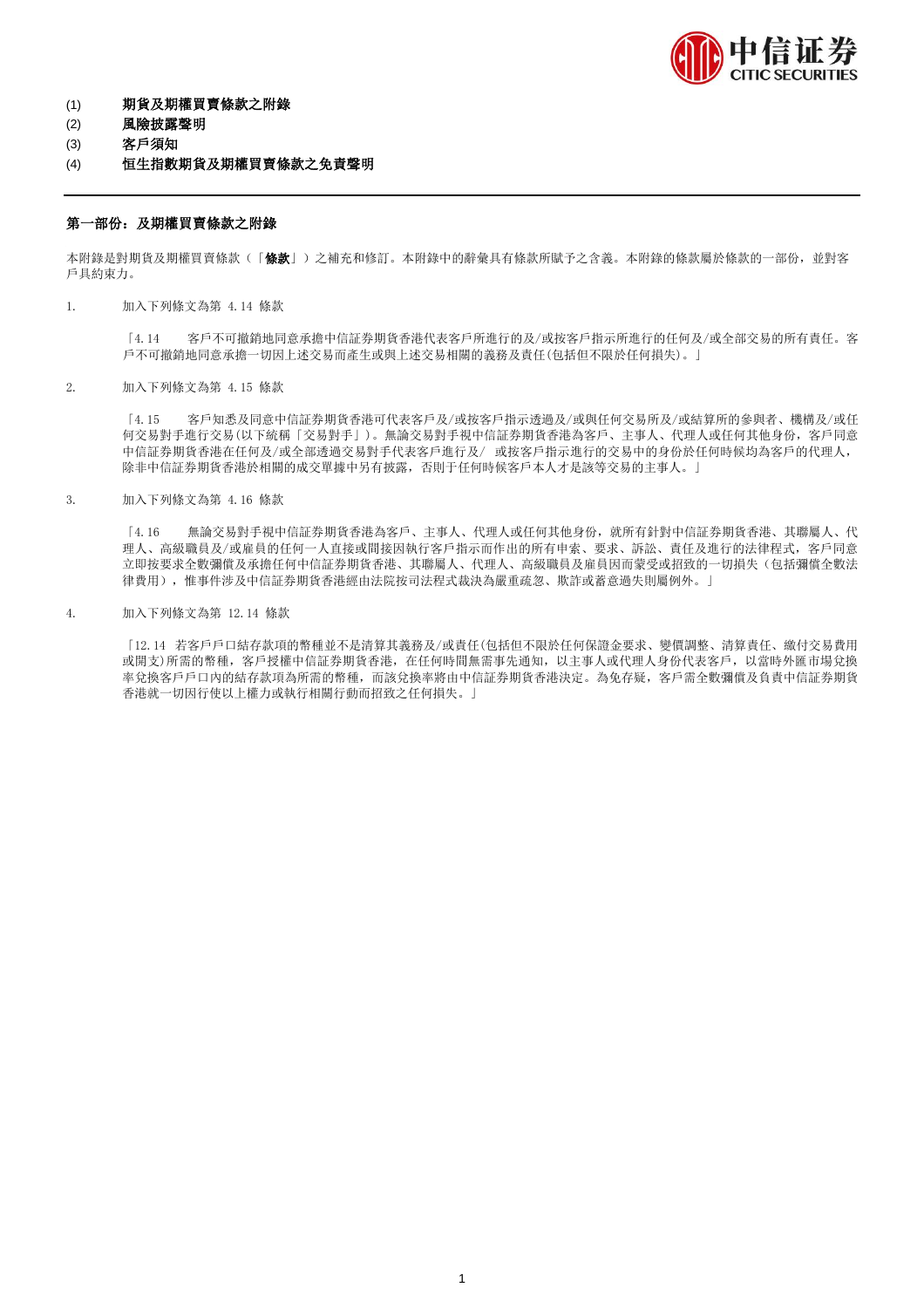

## 第二部份:風險披露聲明

本聲明並不盡錄買賣期貨及期權的所有風險和其他重要事項。按照風險而言,客戶必須在先瞭解其將簽訂合約的性質(及合約關係)以及其中所 涉及的風險程度之後方進行該交易。期貨及期權買賣並非適合多數的大眾投資者。客戶應因應本身之投資經驗、投資目標、財政資源及其它相關 條件,小心衡量自己是否適合參與買賣。

#### 期貨及期權交易的風險

買賣期貨合約或期權的虧蝕風險可能極大。在若干情況下,閣下所蒙受的虧蝕可能會超過閣下最初存入的保證金數額。即使閣下設定了後備指示, 例如【止蝕】或【限價】指示等,亦未必能夠避免損失。市場情況可能使該等指示無法執行。閣下可能會在短時間內被要求存入額外的保證金。 假如未能在指定的時間內提供所需數額,閣下的未平倉合約可能會被平倉。然而,閣下仍然要對閣下戶口內任何因此而出現的短欠數額負責。因 此,閣下在買賣前應研究及理解期貨合約及期權,以及根據閣下本身的財政狀況、及投資目標,仔細考慮這種買賣是否適合閣下。如果閣下買賣 期權,便應熟悉行使期權到期時的程式,以及閣下在行使期權及期權到期時的權利與責任。

#### 保證金交易的風險

籍存放抵押品而為交易取得融資的虧蝕風險可能極大。閣下所蒙受的虧蝕可能會超過閣下存放於中信証券期貨香港作為抵押品的現金及其它任何 資產。市場情況可能使備用買賣指示,例如【止蝕】或【限價】指示無法執行。閣下可能會在短時間內被要求存入額外的保證金或繳付利息。假 如閣下未能在指定的時間內支付所需的保證金或利息,閣下抵押品可能會在未經閣下同意下被出售。此外,閣下將要為閣下戶口內因此而出現的 任何短欠數額及需繳付的利息負責。因此,閣下應根據閣下的財政狀況及投資目標,仔細考慮這種融資安排是否合適閣下。

#### 在香港以外地區收取或持有客戶資產的風險

中信証券期貨香港在香港以外地區收取或持有客戶資產將受到有關海外司法管轄區適用的法律和規則所監管,而該等法律和規則與該條例及其規 則或有不同。因此,該客戶資產未必能享有在香港收取或持有客戶資產所能獲得的相同保障。

#### 授權代存郵件或直接郵寄予第三方的風險

假如閣下已授權中信証券期貨香港代存郵件或直接郵寄予第三方,則客戶必須盡速親身收取所有閣下戶口成交單據及戶口接單,並加以詳細閱讀, 以確保可及時發現任何差異或錯誤。

#### 期貨

#### 槓桿效應

買賣期貨的風險非常高。由於基本保證金金額相對地低於期貨合約本身之價值,因此交易能起【槓桿】作用。市場相對的輕微波動也會對閣下投 入或將需要投入的資金造成大比例的影響。所以,對閣下而言,這種效應可以說是利弊參半。閣下可能要承受虧蝕全部基本按金及任何向中信証 券期貨香港存入額外金額的風險,以維持本身的倉位。若果市況不利閣下倉位或保證金水平調高,閣下就會被催繳幷須在短時間內存入額外資金 以維持本身倉位。假如閣下無法在指定時間內符合繳付額外資金的要求,閣下可能會在虧蝕情況下被迫平倉,所有因此而造成的任何虧蝕亦一概 由閣下承擔。

#### 減低風險買賣盤或投資策略

即使採用某些目的為減輕損失的買賣盤(例如【止蝕】盤或【止蝕限價】盤),也可能作用不大,因為市況可能令該等買賣盤無法執行。由於運 用不同持倉組合的策略,如【跨價買賣】和【馬鞍式】組合等,也可能須承擔持有最基本的【長】倉或【短】倉同樣高的風險。

#### 期權

#### 不同風險程度

買賣期權的風險非常高。投資者不能是購入或者沽出期權,均應先瞭解他們預期買賣的期權類別(即認沽期權或認購期權)以及相關的風險。閣 下應連同期權金及所有交易成本,計算出期權價值必須增加的程度才能獲利。

購入期權的投資者可選擇沽出作平倉或行使期權又或任由期權到期作廢。當期權持有人選擇行使期權,就必須進行現金交收又或是購入或交付相 關的資產。若購入的是期貨合約的期權,期權持有人將獲得期貨倉位,並附帶相關的保證金責任(見上文【期貨】一節)。如所購入的期權在到 期時已沒有價值,閣下須承受全部的投資損失,包括所有期權金和交易費用。假如閣下擬購入極價外期權,必須注意到這類期權要變成有獲利的 機會極微。

出售(【沽出】或【賣出】)期權承受的風險要比買入期權高得多。雖然賣方可以收到定額期權金,但賣方所承受的損失可能遠超過該金額。倘 若市況不利期權賣方時,其將有責任投入額外保證金以維持倉位。此外,期權賣方還需承擔買方行使期權的風險,即賣方有責任以現金進行交收 或履行買入或交付相關資產的責任。若賣出的是期貨合約的期權,則期權賣方將獲得期貨倉位,並附帶相關的保證金責任(見上文【期貨】 節)。若期權賣方持有相應數量的相關資產或期貨或其他期權作【備兌】,則所承受的風險或會減少。若期權並沒有被【備兌】安排,則虧蝕風 險可以是無限大。

某些司法管轄區的交易所容許期權買方延遲支付期權金,令買方支付保證金的責任不超過期權金。儘管如此,買方最終仍須承擔虧蝕期權金和交 易費用的風險。當期權被行使又或到期時,買方有需要支付任何當時餘下未繳付的期權金。

#### 期貨及期權的其他共同風險

#### 合約的條款及細則

閣下應向中信証券期貨香港查詢閣下買賣的期貨或期權合約的條款及細則,以及有關的責任(如在何等情況下,閣下或須就期貨合約的相關資產 進行交收及就期權而言,到期日以及行使的時間限制)。交易所或結算公司在某些情況下,或會修訂尚未完成合約的細則(包括期權的行使價), 以反映合約所涉及資產的改變。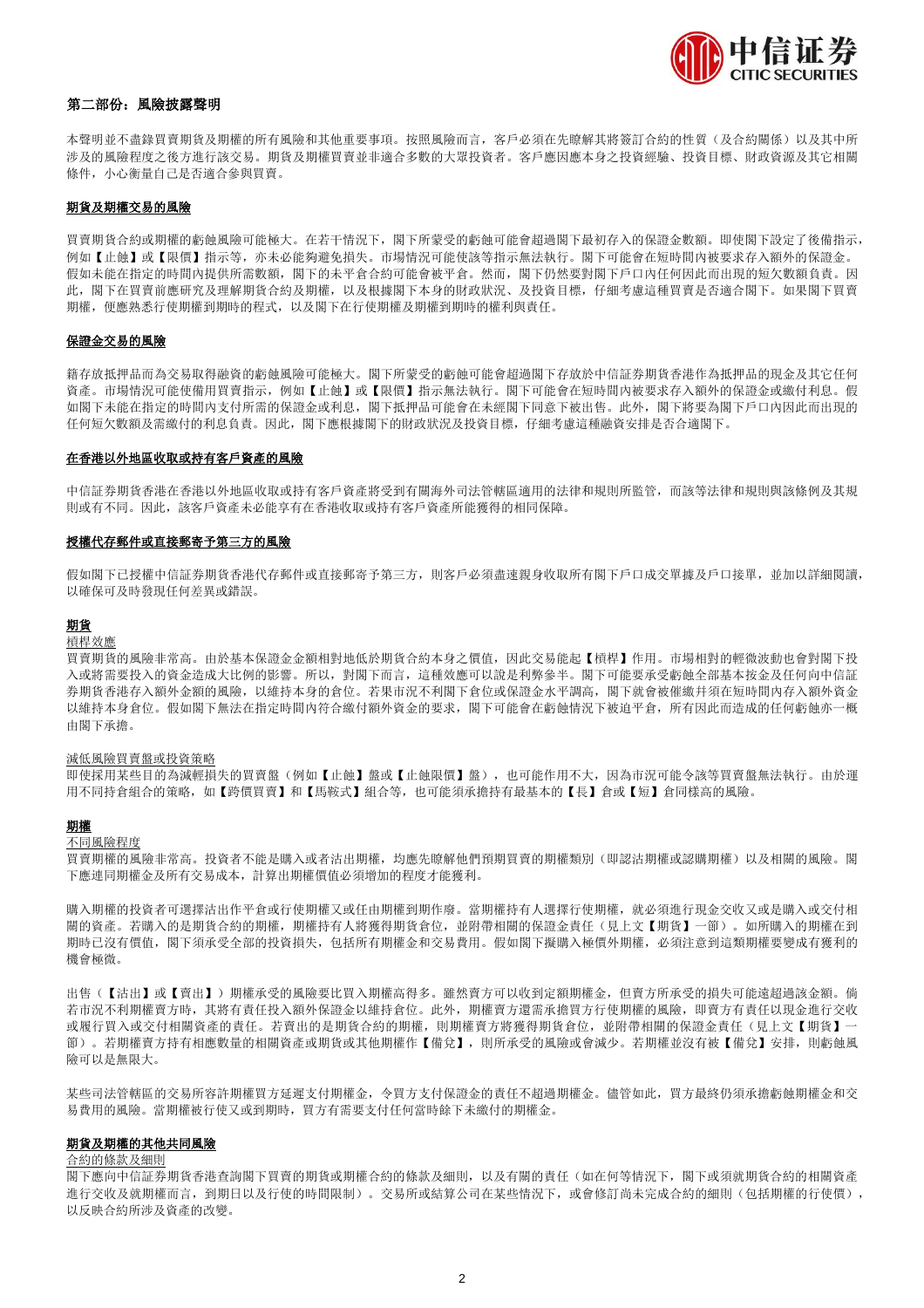

#### 暫停或限制交易及價格關係

市場情況(例如市場流通量不足)及/或某些市場的規則操作(如因為價格限制或一些【跌停板】的措施),而暫停任何合約或合約月份的交易) 均可導致難以完成甚或不能完成交易或進行平倉/對沖,從而增加損失的風險。如果閣下賣出期權後遇上這情況,損失的風險也可能較大。 此外,相關資產與期貨之間以及相關資產與期權之間一般價格關係可能並不存在。例如,期貨期權所涉及的期貨合約須受價格限制而定,但期權 本身則不受限制。缺乏相關資產參考價格使投資者難以判斷【公平】價格的水準。

#### 存放的款項及財產

閣下必須瞭解清楚在本地或外國的交易而存放的款項或其他財產所能獲得的保障,尤其在發生有關機構破產或無力償還債務的情況時。閣下能取 回閣下的款項或財產的程度可能受特定的法例或當地法規所規管。在某些司法管轄區,若有不足數額時,被認定屬於閣下的資產亦將會被視作現 金按比例分配支付。

#### 佣金及其它收費

在閣下開始交易之前,閣下先要清楚瞭解需要繳付的所有佣金、費用或其他收費。這些費用將直接影響閣下的純利潤(如有)或增加閣下的損失。

#### 在其他司法管轄區進行交易

在其他司法管轄區市場(包括與本地市場有正式聯繫的市場)進行交易可使閣下面對額外的風險。該等市場可能受給予投資者不同或較少保障的 法規所管轄。閣下在交易之前,必先要查明有關該項交易的所有規則。投資者本身所在地的監管機構將不能迫使進行閣下交易的其他司法管轄區 的監管機構或市場執行有關規則。在開始交易之前,閣下應先向中信証券期貨香港查詢本身所在地及其它司法管轄區所提供的補救方法種類的詳 情。

# 貨幣風險

以外幣計算的合約買賣所帶來的利潤或虧損(不論交易是否在本身所在的司法地區或其他地區進行),均會在需要將合約的貨幣單位轉為另一種 貨幣時,收到匯率波動的影響。

## 交易設施

電子交易的設施是以計算機組成系統來進行交易指示傳遞、執行、配對、登記或結算交易。與所有設施或系統一樣,它們有可能暫時中斷或失靈。 閣下追討若干虧損的能力可能受限於系統供應商、市場、交易所、結算所及/或參與者商號就承擔責任而實施的限制。該等限制可能有所不同, 閣下應就此方面向中信証券期貨香港查詢有關詳情。

#### 電子交易

透過電子交易系統上進行交易可能不僅有別於公開叫價市場,甚至會與在其他電子交易系統上進行交易不同。如果電子交易系統上進行交易,閣 下將要面對與系統相關包括硬體及軟體失靈的風險。任何系統故障可能會導致未能按照閣下的指令執行指示,又或根本沒有執行閣下的指示。

#### 場外交易

在某些司法管轄區,並只有在特定的情況下,經紀行可獲准進行場外交易。中信証券期貨香港可能作為閣下在該宗交易中的對手方。情況是有可 能難以或不能將現有平倉盤平倉、評估價值、確定公平價格或評估所面對的風險。因此,此等交易可能涉及更大的風險。場外交易的監管或會比 較寬鬆,又由另一套的監管機制監管。閣下從事該等交易之前,應先瞭解適用的規則及其伴隨的風險。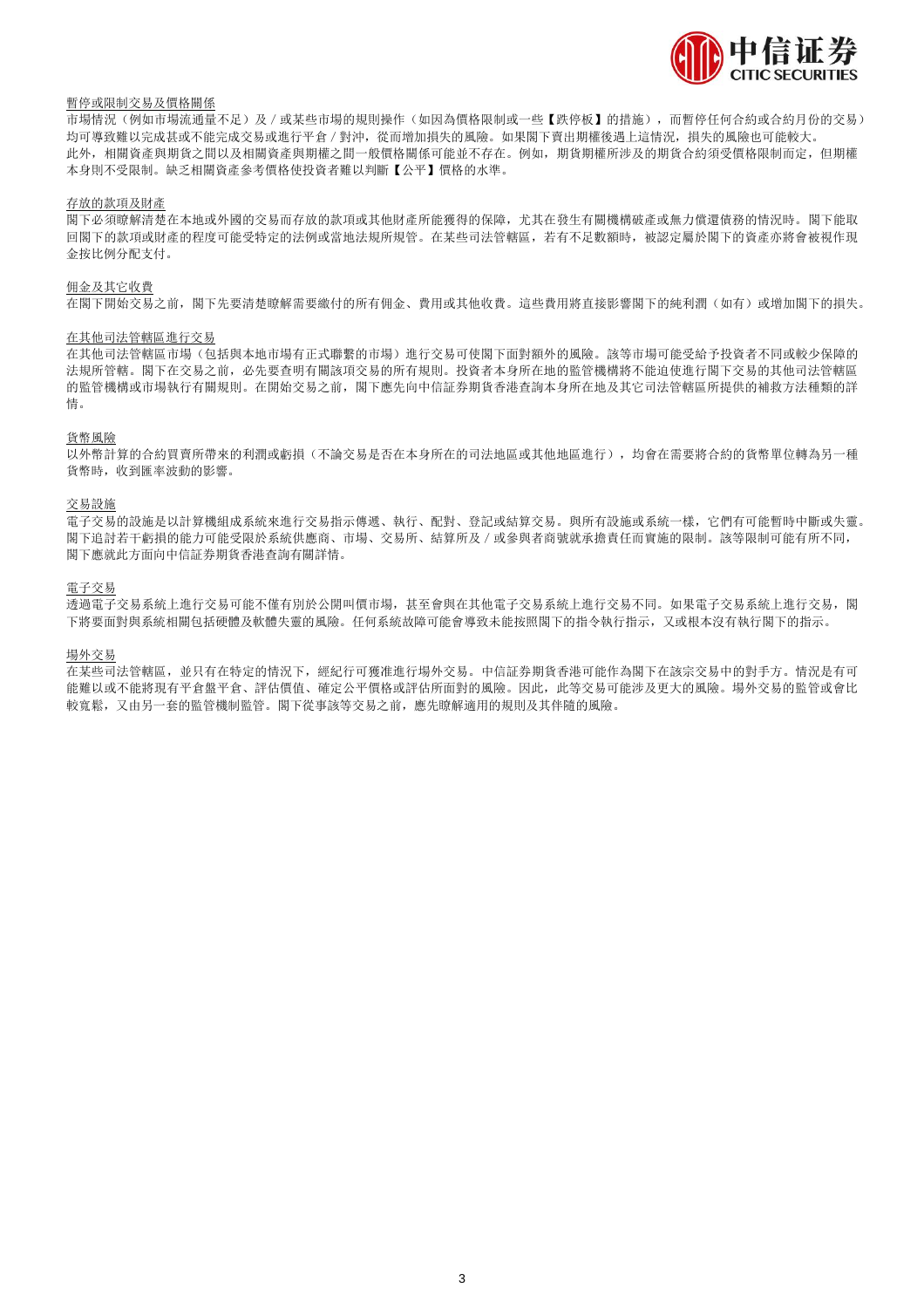

## 第三部份: 客戶須知

#### 客戶需具備的開戶條件

1. 客戶須以真實的、合法的身份開戶。

2. 客戶須保證資金來源的合法性並符合所有適用司法地區的法律及法規。客戶須保證所提供的身份證、護照、通行證等其他有關資料的真 實性、合法性及有效性。

#### 客戶需知曉的事項

#### 1. 知曉期貨及/或期權交易風險

客戶應知曉從事期貨及期權交易具有風險,並已學習、掌握期貨及期權交易風險管理制度。客戶應在開戶前對自身的經濟承受能力和心理承受能 力做出客觀判斷,應仔細閱讀條款以及有關香港個人資料(私隱)條例之通告。

#### 2. 知曉期貨及/或期權交易規則

客戶應知曉期貨及期權的法規和交易規則。各交易所的期貨及期權交易規則在其相關網站有公示,客戶應在交易過程中嚴格遵守。

#### 3. 知曉客戶本人須對其代理人的代理行為承擔民事責任

客戶代理人是基於客戶的授權,代表客戶實施民事行為的人,代理人向客戶負責。代理人在代理許可權內以客戶名義進行的行為即視為客戶自己進 行的行為,客戶對代理人代理行為的後果承擔一切責任。

#### 4. 知曉密碼的使用及管理

客戶會同時獲取客戶帳號及相對應的初始交易密碼及初始資金密碼。獲取帳號視同已獲取相對應的密碼。客戶知曉應在首次轉入資金前更改上述 密碼,無論任何情況客戶首次轉入資金後即被視為己修改初始密碼。

客戶應避免使用本人證件上相關資料作為使用密碼並有義務妥善及安全地保管自己的交易密碼及資金密碼。因客戶未能妥善及安全地保管上述密 碼而造成的一切後果由客戶自行承擔。

#### 5. 知曉通知事項查詢方式

中信証券期貨香港將不時發出通知事項,包括但不限於交易所交易規則變更通知,中信証券期貨香港保證金、手續費等交易和結算參數調整通知, 客戶交易結算報告,追加保證金通知,強制平倉通知書,中信証券期貨香港交易系統、行情系統、網站變更通知等等。中信証券期貨香港將通過 中信証券國際有限公司網站、客戶網上交易端等管道向客戶發佈不涉及客戶私有交易情況的通知事項。客戶交易結算報告、追加保證金通知、強 制平倉通知書、單獨調整保證金通知等客戶私有報告或通知事項將通過客戶本身提供的電郵地址或中信証券期貨香港向客戶提供的電郵位址單獨 發佈。中信証券期貨香港通過上述任何一種方式發佈通知事項即視為已履行了對客戶的通知義務。

# 6. 知曉風險控制原則/措施

客戶通過中信証券期貨香港進行期貨及/或期權交易即同意中信証券期貨香港有權進行風險控制。中信証券期貨香港有權在期貨及/或期權交易相 關法律法規等許可的範圍內按照雙方約定的風險控制條件實施相應風險控制措施。中信証券期貨香港按照約定的條件實施的風險控制措施產生的 一切責任、損失和費用均由客戶完全承擔。

#### 7. 知曉倫敦金屬交易所(簡稱 LME)的有關特點

LME 期貨合約的結算規則規定,合約未到期盈利可以作為交易保證金但不得提前支取。合約平倉必須通過調期才能完成,兩個合約之間調期的升 貼水,無法通過計算獲得,而需要以各經紀商的報價為依據。調期交易只收取單邊手續費,如調期時間在十四日內則免收手續費。